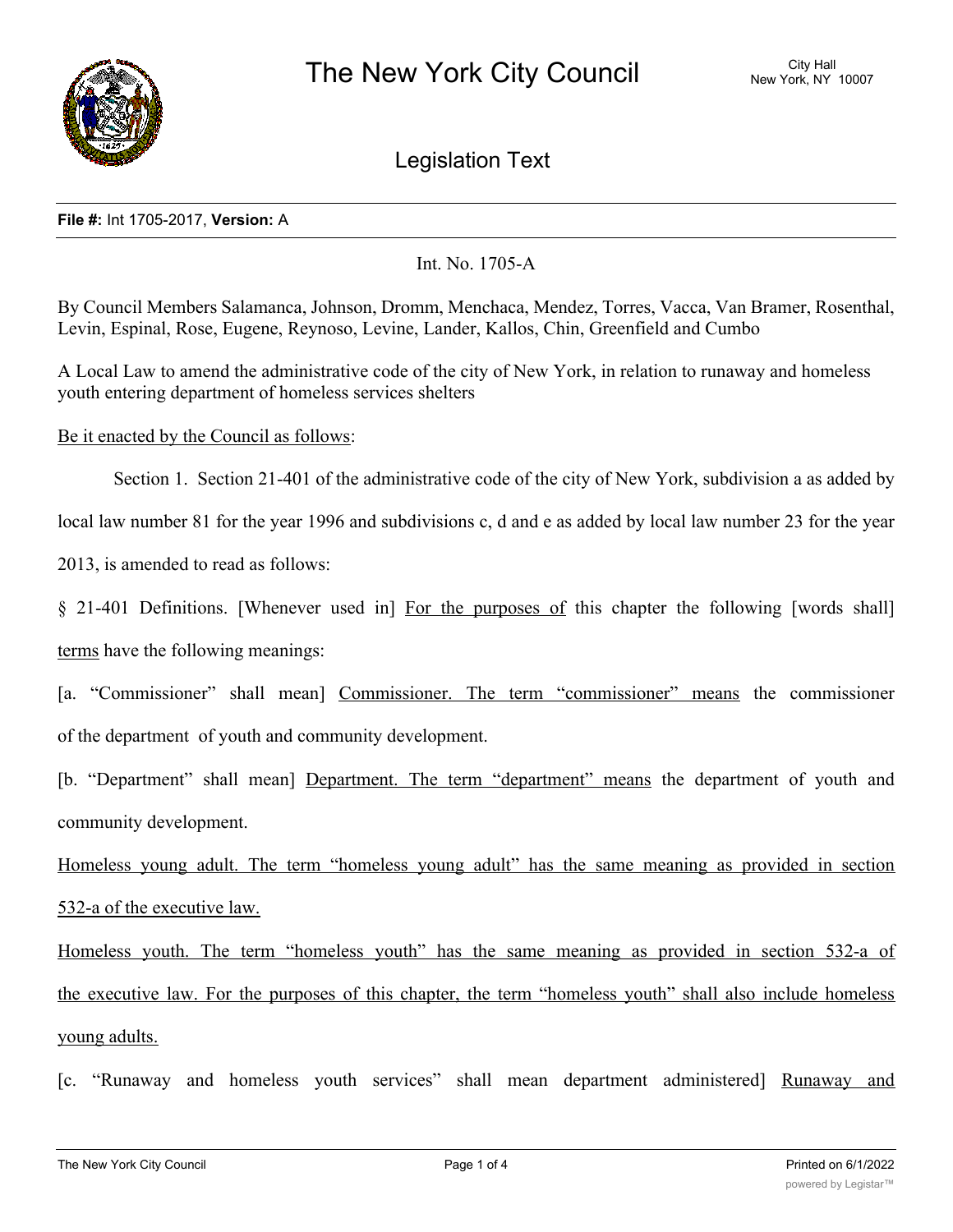## **File #:** Int 1705-2017, **Version:** A

homeless youth services. The term "runaway and homeless youth services" means department-funded street outreach and referral services, drop-in centers, runaway and homeless youth crisis [shelters] services programs, and transitional independent living [centers] support programs.

Runaway and homeless youth crisis services program. The term "runaway and homeless youth services program" has the same meaning as provided in section 532-a of the executive law.

Runaway youth. The term "runaway youth" has the same meaning as provided in section 532-a of the executive law

[d. "Sexually exploited child" shall have] Sexually exploited child. The term "sexually exploited child" has the same meaning as provided in subdivision one of section 447-a of the [New York State] social services law.

Shelter services. The term "shelter services" means residential programs within runaway and homeless youth crisis services programs and transitional independent living support programs.

Transitional independent living support program. The term "transitional independent living support program" has the same meaning as provided in section 532-a of the executive law.

[e. "Youth shall mean] Youth. The term "youth" means any person under [twenty-four] 24 years of age.

§ 2. Chapter 4 of title 21 of the administrative code of the city of New York is amended to add new section 21-405 to read as follows:

§ 21-405 Intake and assessment of runaway and homeless youth.

a. Definitions. For the purposes of this section, the following terms have the following meanings:

Assessment shelter. The term "assessment shelter" means a facility operated by the department of homeless services or a provider under contract or similar agreement with such department where individuals undergo assessments required to reside in such department's shelter system.

Homeless youth. The term "homeless youth" has the same meaning as provided in section 532-a of the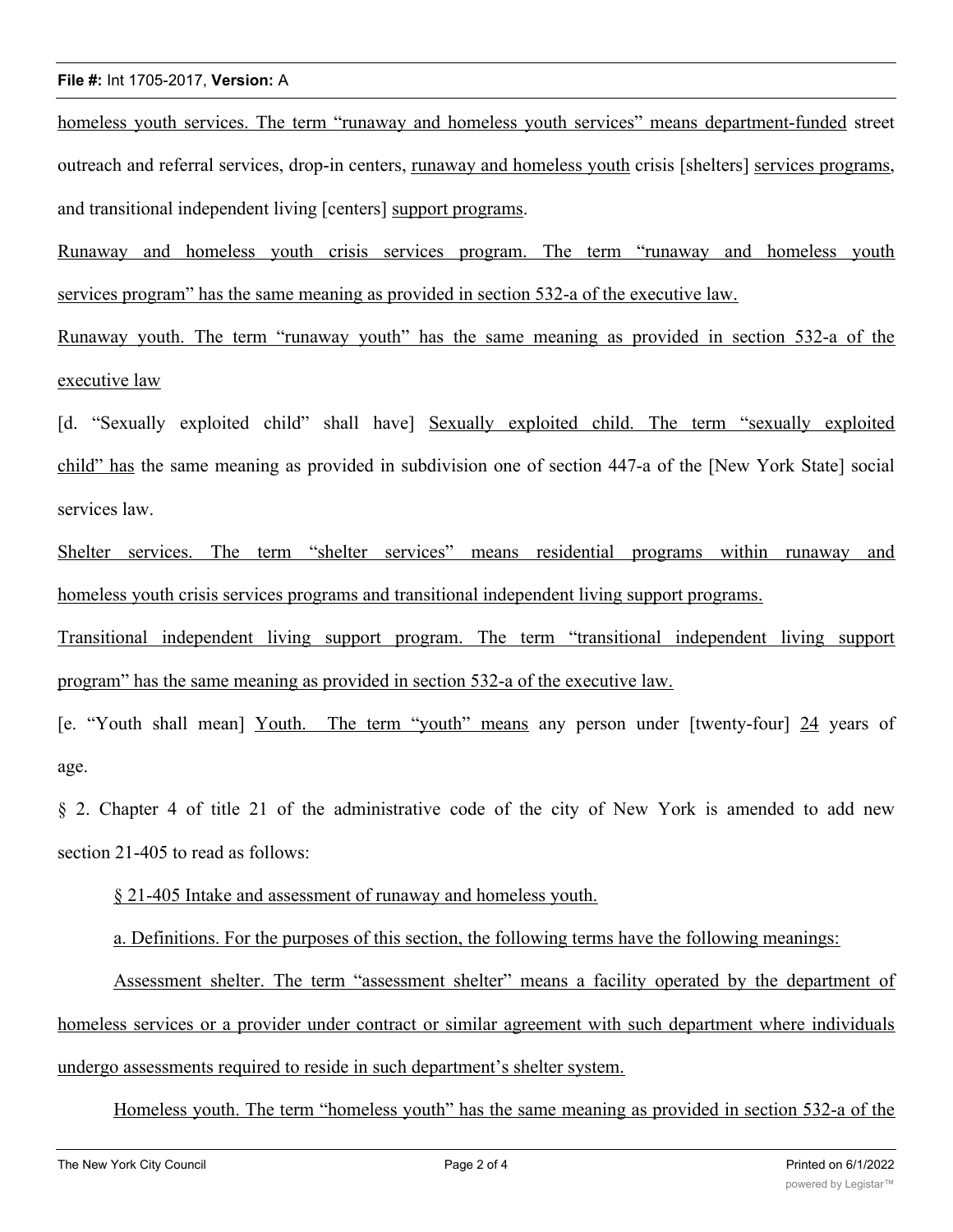executive law. For the purposes of this section, the term "homeless youth" shall also include homeless young adults to the extent that services to homeless young adults are included in department-funded runaway and homeless youth shelter services contracts.

Intake and assessment. The term "intake and assessment" means the process for entry into a shelter operated by the department of homeless services or a provider under contract or similar agreement with such department.

Intake center. The term "intake centers" means a facility operated by the department of homeless services or a provider under contract or similar agreement with such department where individuals or families apply to enter such department's homeless services shelter system.

b. The department of homeless services and the department shall create and maintain an intake and assessment process for runaway youth and homeless youth who have reached the age and/or time limitations applicable to department-funded shelter services or, as designated by the department, other runaway or homeless youth receiving shelter services, and who seek to transition from runaway and homeless youth shelter services to a department of homeless services shelter. Such process shall permit eligible runaway youth or homeless youth to bypass entry into an intake center or assessment shelter operated by the department of homeless services when the department, or an organization that receives funding from the department to provide shelter services, provides demographic and social services information for any such youth, as agreed upon between the department and the department of homeless services, in advance of such youth's presentation to the department of homeless services shelter system. Such process shall originate at a transitional independent living support program or a runaway and homeless youth crisis services program funded by the department. The intake and assessment bypass permitted pursuant to this section and any necessary information sharing between the department of homeless services and the department-funded program or the department shall only occur with the consent of such youth.

c. On or before July 31, 2018, and every six months thereafter, the department shall submit a report to